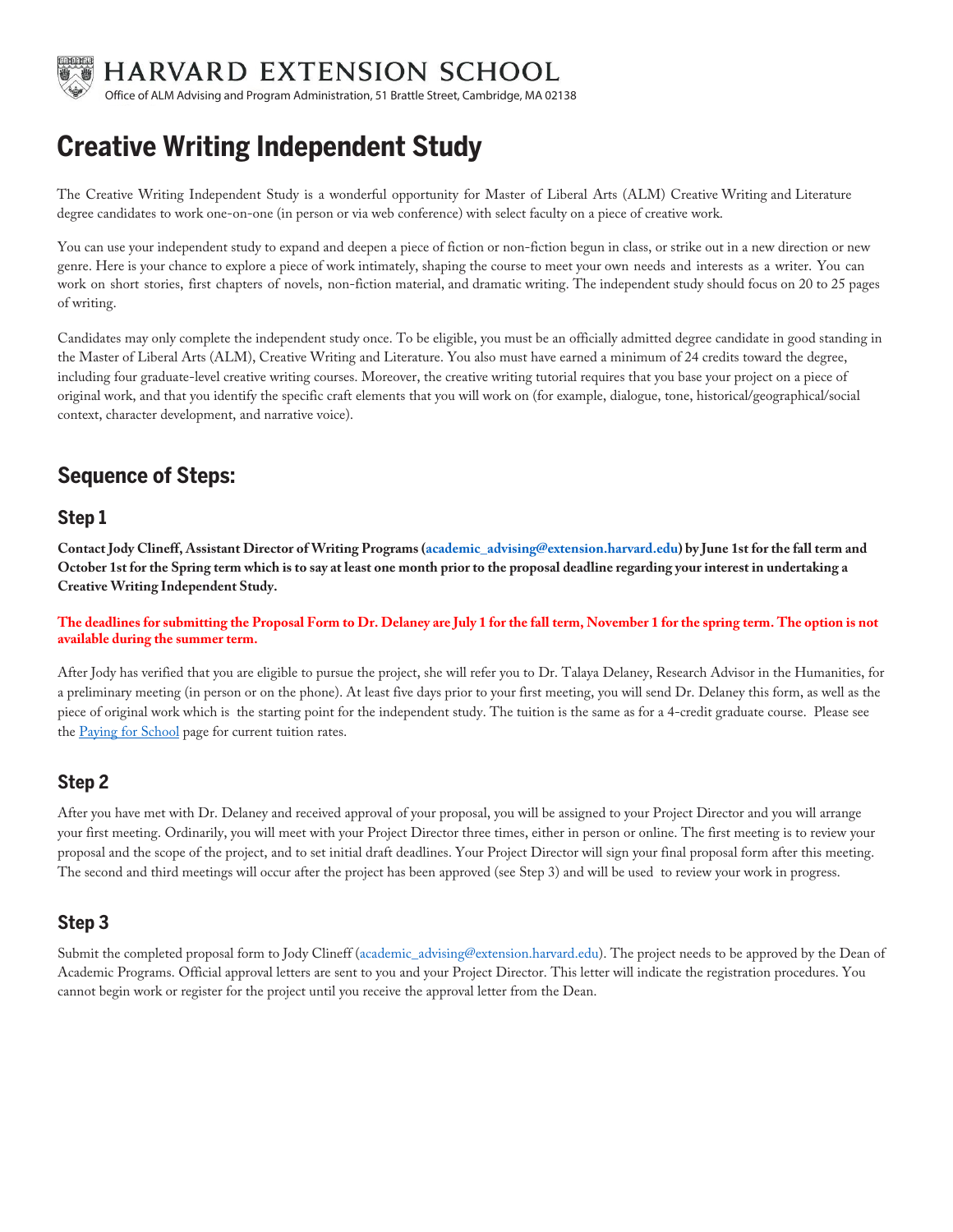

HARVARD EXTENSION SCHOOL

Office of ALM Advising and Program Administration, 51 Brattle Street, Cambridge, MA 02138

# **Creative Writing Independent Study**

#### **Student Information**

| <b>FULL LEGAL NAME</b> (exactly as printed on your government-issued ID) |        |                     |                |                |                 |  |  |
|--------------------------------------------------------------------------|--------|---------------------|----------------|----------------|-----------------|--|--|
| Last/Family/Surname(s)                                                   |        | First/Given name(s) |                | Middle name(s) |                 |  |  |
|                                                                          |        |                     |                |                |                 |  |  |
| <b>HARVARD ID NUMBER</b>                                                 |        |                     |                |                |                 |  |  |
|                                                                          | Street |                     |                |                |                 |  |  |
| City<br>(appears on your ID card)                                        |        |                     | State/Province |                | Zip/Postal code |  |  |
| <b>DAYTIME PHONE NUMBER</b><br><b>E-MAIL ADDRESS</b>                     |        |                     |                |                |                 |  |  |
|                                                                          |        |                     |                |                |                 |  |  |
| <b>GPA</b><br><b>FIELD OF STUDY</b>                                      |        |                     |                |                |                 |  |  |
| <b>Creative Writing and Literature</b>                                   |        |                     |                |                |                 |  |  |

#### **A. Coursework**

List the courses that you have already completed, along with grades and instructor names. You must have a minimum of 24 credits, including four creative writing classes.

\_\_\_\_\_\_\_\_\_\_\_\_\_\_\_\_\_\_\_\_\_\_\_\_\_\_\_\_\_\_\_\_\_\_\_\_\_\_\_\_\_\_\_\_\_\_\_\_\_\_\_\_\_\_\_\_\_\_\_\_\_\_\_\_\_\_\_\_\_\_\_\_\_\_\_\_\_\_\_\_\_\_\_\_\_\_\_\_\_\_\_\_\_\_\_\_\_\_\_\_\_\_\_\_\_\_\_\_\_\_\_\_\_ \_\_\_\_\_\_\_\_\_\_\_\_\_\_\_\_\_\_\_\_\_\_\_\_\_\_\_\_\_\_\_\_\_\_\_\_\_\_\_\_\_\_\_\_\_\_\_\_\_\_\_\_\_\_\_\_\_\_\_\_\_\_\_\_\_\_\_\_\_\_\_\_\_\_\_\_\_\_\_\_\_\_\_\_\_\_\_\_\_\_\_\_\_\_\_\_\_\_\_\_\_\_\_\_\_\_\_\_\_\_\_\_\_ \_\_\_\_\_\_\_\_\_\_\_\_\_\_\_\_\_\_\_\_\_\_\_\_\_\_\_\_\_\_\_\_\_\_\_\_\_\_\_\_\_\_\_\_\_\_\_\_\_\_\_\_\_\_\_\_\_\_\_\_\_\_\_\_\_\_\_\_\_\_\_\_\_\_\_\_\_\_\_\_\_\_\_\_\_\_\_\_\_\_\_\_\_\_\_\_\_\_\_\_\_\_\_\_\_\_\_\_\_\_\_\_\_ \_\_\_\_\_\_\_\_\_\_\_\_\_\_\_\_\_\_\_\_\_\_\_\_\_\_\_\_\_\_\_\_\_\_\_\_\_\_\_\_\_\_\_\_\_\_\_\_\_\_\_\_\_\_\_\_\_\_\_\_\_\_\_\_\_\_\_\_\_\_\_\_\_\_\_\_\_\_\_\_\_\_\_\_\_\_\_\_\_\_\_\_\_\_\_\_\_\_\_\_\_\_\_\_\_\_\_\_\_\_\_\_\_ \_\_\_\_\_\_\_\_\_\_\_\_\_\_\_\_\_\_\_\_\_\_\_\_\_\_\_\_\_\_\_\_\_\_\_\_\_\_\_\_\_\_\_\_\_\_\_\_\_\_\_\_\_\_\_\_\_\_\_\_\_\_\_\_\_\_\_\_\_\_\_\_\_\_\_\_\_\_\_\_\_\_\_\_\_\_\_\_\_\_\_\_\_\_\_\_\_\_\_\_\_\_\_\_\_\_\_\_\_\_\_\_\_ \_\_\_\_\_\_\_\_\_\_\_\_\_\_\_\_\_\_\_\_\_\_\_\_\_\_\_\_\_\_\_\_\_\_\_\_\_\_\_\_\_\_\_\_\_\_\_\_\_\_\_\_\_\_\_\_\_\_\_\_\_\_\_\_\_\_\_\_\_\_\_\_\_\_\_\_\_\_\_\_\_\_\_\_\_\_\_\_\_\_\_\_\_\_\_\_\_\_\_\_\_\_\_\_\_\_\_\_\_\_\_\_\_ \_\_\_\_\_\_\_\_\_\_\_\_\_\_\_\_\_\_\_\_\_\_\_\_\_\_\_\_\_\_\_\_\_\_\_\_\_\_\_\_\_\_\_\_\_\_\_\_\_\_\_\_\_\_\_\_\_\_\_\_\_\_\_\_\_\_\_\_\_\_\_\_\_\_\_\_\_\_\_\_\_\_\_\_\_\_\_\_\_\_\_\_\_\_\_\_\_\_\_\_\_\_\_\_\_\_\_\_\_\_\_\_\_

#### **B. Sample Creative Project**

Attach the piece of work that you want to develop further for this independent study.

#### **C. Project Scope**

Respond to the following questions, which are a starting place for the independent study. The Project Director will also offer his or her own thoughts on what is and is not working in the piece, as well as suggestions on the craft elements that need development. State the strengths of the piece. What do you like? What is working well?

\_\_\_\_\_\_\_\_\_\_\_\_\_\_\_\_\_\_\_\_\_\_\_\_\_\_\_\_\_\_\_\_\_\_\_\_\_\_\_\_\_\_\_\_\_\_\_\_\_\_\_\_\_\_\_\_\_\_\_\_\_\_\_\_\_\_\_\_\_\_\_\_\_\_\_\_\_\_\_\_\_\_\_\_\_\_\_\_\_\_\_\_\_\_\_\_\_\_\_\_\_\_\_\_\_\_\_\_\_\_\_\_\_ \_\_\_\_\_\_\_\_\_\_\_\_\_\_\_\_\_\_\_\_\_\_\_\_\_\_\_\_\_\_\_\_\_\_\_\_\_\_\_\_\_\_\_\_\_\_\_\_\_\_\_\_\_\_\_\_\_\_\_\_\_\_\_\_\_\_\_\_\_\_\_\_\_\_\_\_\_\_\_\_\_\_\_\_\_\_\_\_\_\_\_\_\_\_\_\_\_\_\_\_\_\_\_\_\_\_\_\_\_\_\_\_\_ \_\_\_\_\_\_\_\_\_\_\_\_\_\_\_\_\_\_\_\_\_\_\_\_\_\_\_\_\_\_\_\_\_\_\_\_\_\_\_\_\_\_\_\_\_\_\_\_\_\_\_\_\_\_\_\_\_\_\_\_\_\_\_\_\_\_\_\_\_\_\_\_\_\_\_\_\_\_\_\_\_\_\_\_\_\_\_\_\_\_\_\_\_\_\_\_\_\_\_\_\_\_\_\_\_\_\_\_\_\_\_\_\_ \_\_\_\_\_\_\_\_\_\_\_\_\_\_\_\_\_\_\_\_\_\_\_\_\_\_\_\_\_\_\_\_\_\_\_\_\_\_\_\_\_\_\_\_\_\_\_\_\_\_\_\_\_\_\_\_\_\_\_\_\_\_\_\_\_\_\_\_\_\_\_\_\_\_\_\_\_\_\_\_\_\_\_\_\_\_\_\_\_\_\_\_\_\_\_\_\_\_\_\_\_\_\_\_\_\_\_\_\_\_\_\_\_ \_\_\_\_\_\_\_\_\_\_\_\_\_\_\_\_\_\_\_\_\_\_\_\_\_\_\_\_\_\_\_\_\_\_\_\_\_\_\_\_\_\_\_\_\_\_\_\_\_\_\_\_\_\_\_\_\_\_\_\_\_\_\_\_\_\_\_\_\_\_\_\_\_\_\_\_\_\_\_\_\_\_\_\_\_\_\_\_\_\_\_\_\_\_\_\_\_\_\_\_\_\_\_\_\_\_\_\_\_\_\_\_\_ \_\_\_\_\_\_\_\_\_\_\_\_\_\_\_\_\_\_\_\_\_\_\_\_\_\_\_\_\_\_\_\_\_\_\_\_\_\_\_\_\_\_\_\_\_\_\_\_\_\_\_\_\_\_\_\_\_\_\_\_\_\_\_\_\_\_\_\_\_\_\_\_\_\_\_\_\_\_\_\_\_\_\_\_\_\_\_\_\_\_\_\_\_\_\_\_\_\_\_\_\_\_\_\_\_\_\_\_\_\_\_\_\_ \_\_\_\_\_\_\_\_\_\_\_\_\_\_\_\_\_\_\_\_\_\_\_\_\_\_\_\_\_\_\_\_\_\_\_\_\_\_\_\_\_\_\_\_\_\_\_\_\_\_\_\_\_\_\_\_\_\_\_\_\_\_\_\_\_\_\_\_\_\_\_\_\_\_\_\_\_\_\_\_\_\_\_\_\_\_\_\_\_\_\_\_\_\_\_\_\_\_\_\_\_\_\_\_\_\_\_\_\_\_\_\_\_ \_\_\_\_\_\_\_\_\_\_\_\_\_\_\_\_\_\_\_\_\_\_\_\_\_\_\_\_\_\_\_\_\_\_\_\_\_\_\_\_\_\_\_\_\_\_\_\_\_\_\_\_\_\_\_\_\_\_\_\_\_\_\_\_\_\_\_\_\_\_\_\_\_\_\_\_\_\_\_\_\_\_\_\_\_\_\_\_\_\_\_\_\_\_\_\_\_\_\_\_\_\_\_\_\_\_\_\_\_\_\_\_\_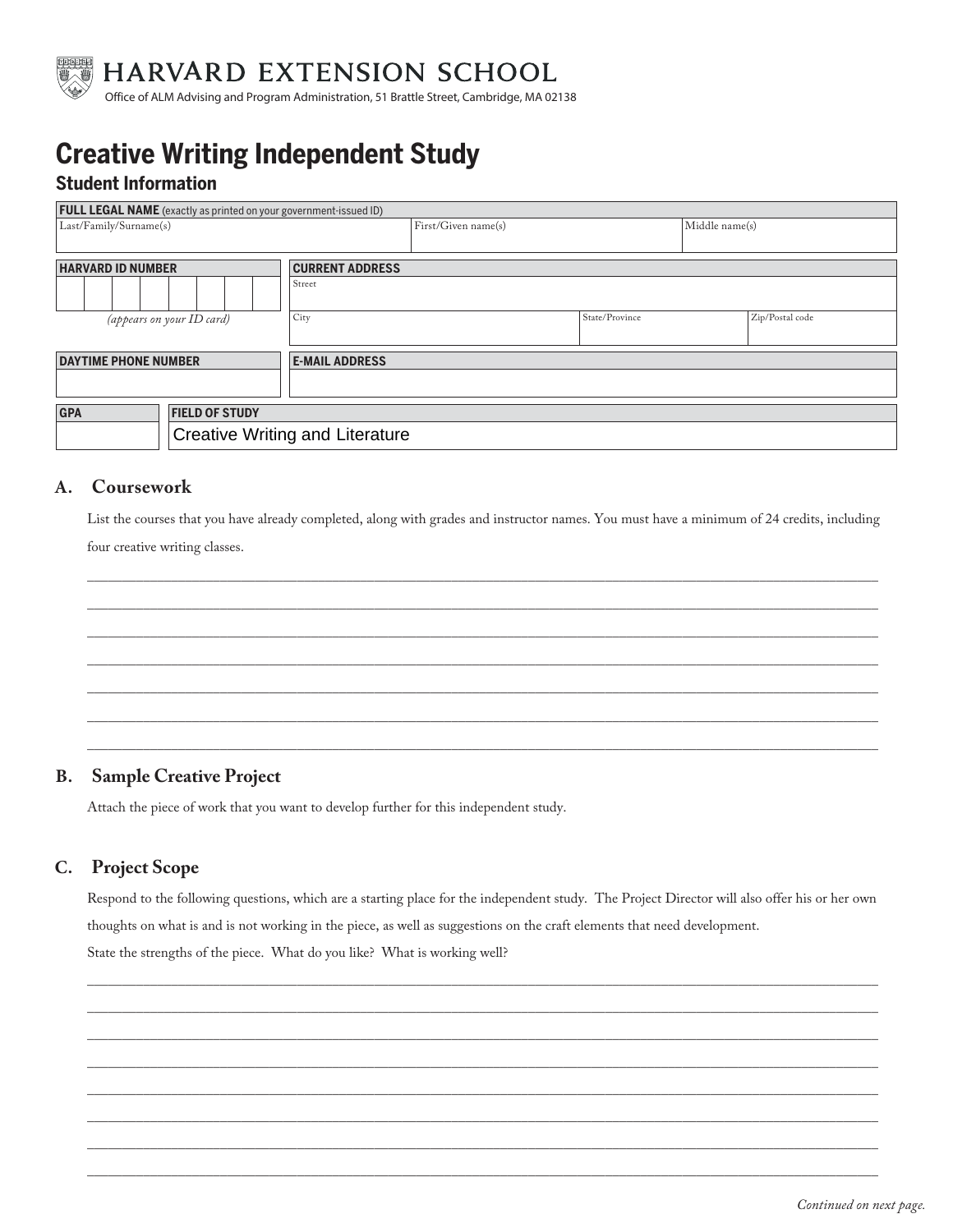State the weaknesses of the piece. What is not working? What don't you like? What are the problem areas?

State the specific help you are looking for from the Project Director. What do you want to do better? What do you need more practice on? Consider all craft elements, including characterization, story and plot structure, point of view, dialogue, and description.

#### D. Timeline for your Creative Writing Independent Study

Be specific about the number of meetings you plan to have with your Project Director, including possible days and times, how those meetings will proceed, and start and end dates (three meetings are typical.) Make sure you are setting a realistic timeline that will ensure completion by the end of the term (see Calendar on our homepage).

#### E. Tentative Creative Writing Title

Suggested Program Director's name